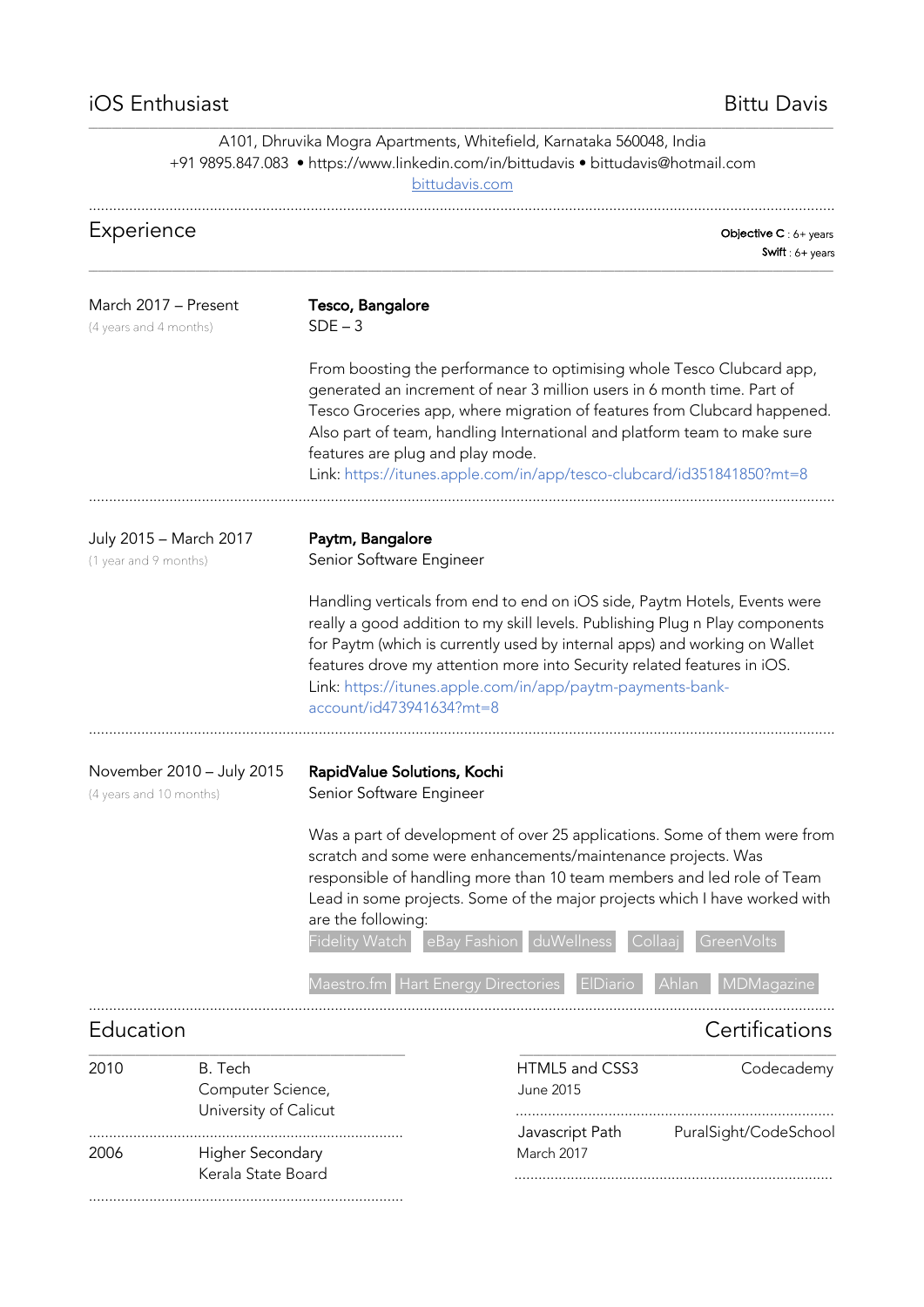### Honours & Awards Personal Details

| Outstanding Contribution Award, Jan'13  | Rapidvalue | : Bittu Da<br>Name       |
|-----------------------------------------|------------|--------------------------|
| Employee of Quarter Award, Oct'13       | Rapidvalue | Father's Name: P A Dav   |
| Emerging Team Lead, Jan'14              | Rapidvalue | Date of Birth : 04-12-1  |
| Outstanding Contribution Award, Dec'14  | Rapidvalue | : Male<br>Sex            |
| Paytm Hackathon Winner, Jan '16         | Paytm      | Marital Status : Married |
| Star of the month, Nov '17              | Tesco      |                          |
| 'You are a cracker' Award, Feb '19      | Tesco      |                          |
| Spotlight Award for Innovation, Feb '19 | Tesco      |                          |
| Spotlight Award, Dec 2020               | Tesco      |                          |

# More In Detail About Projects

Products in Tesco

| Tesco Clubcard  | Worked on improvising existing architecture of Tesco Clubcard. Updated<br>coding standard, provided performance analysis and improvement plans.    |
|-----------------|----------------------------------------------------------------------------------------------------------------------------------------------------|
| Tesco Groceries | Worked on migration of features from Clubcard app to Groceries. Seamless<br>login, higher authentication journeys and biometric updates for login. |

.........................................................................................................................................................................................

\_\_\_\_\_\_\_\_\_\_\_\_\_\_\_\_\_\_\_\_\_\_\_\_\_\_\_\_\_\_\_\_\_\_\_\_\_\_\_\_\_\_\_\_\_\_\_\_\_\_\_\_\_\_\_\_\_\_\_\_\_\_\_\_\_\_\_\_\_\_\_\_\_\_\_\_\_\_\_\_\_\_\_\_\_\_\_\_\_ \_\_\_\_\_\_\_\_\_\_\_\_\_\_\_\_\_\_\_\_\_\_\_\_\_\_\_\_\_\_\_\_\_\_\_\_\_\_\_\_\_\_\_\_\_\_\_\_\_\_\_\_\_\_

Rapidvalue Rapidvalue

\_\_\_\_\_\_\_\_\_\_\_\_\_\_\_\_\_\_\_\_\_\_\_\_\_\_\_\_\_\_\_\_\_\_\_\_\_\_\_\_\_\_\_\_\_\_\_\_\_\_\_\_\_\_\_\_\_\_\_\_\_\_\_\_\_\_\_\_\_\_\_\_\_\_\_\_\_\_\_\_\_\_\_\_\_\_\_\_\_\_\_\_\_\_\_\_\_\_\_\_\_\_\_\_\_\_\_\_\_\_\_\_\_\_\_\_\_\_\_\_\_\_\_\_\_\_\_\_\_\_\_\_\_\_\_\_\_\_\_\_\_\_\_\_\_\_\_\_\_\_\_\_\_\_

## Products in Paytm

| Paytm Wallet | Worked on revamp of wallet application which is now merged with main<br>application of Paytm. Focussing mainly on improving the performance in<br>the terms of battery/energy consumption and API performance response<br>timings. Newer design implementation is also a part of this upcoming<br>version. |
|--------------|------------------------------------------------------------------------------------------------------------------------------------------------------------------------------------------------------------------------------------------------------------------------------------------------------------|
| Paytm Hotels | Worked on developing Paytm Hotels category from ground up. From<br>design integration to launch, I was responsible for getting everything on<br>track from iOS side. The application (category) is live on Appstore right<br>now.                                                                          |
| Paytm Events | Worked on developing Paytm Events category from scratch. Events treated<br>as a vertical within Paytm Main application. Deals with Events in each city<br>letting user to book tickets for the same.                                                                                                       |

.........................................................................................................................................................................................

Projects in Rapidvalue

#### Fidelity Watch Worked in Apple Watch integration for Fidelity International in Gurgaon. Client: Fidelity Int, Gurgaon Implemented the Apple Watch version for the existing Fidelity iPhone application.

| Rapidvalue | <b>Name</b>                | : Bittu Davis |
|------------|----------------------------|---------------|
| Rapidvalue | Father's Name: P A Davis   |               |
| Rapidvalue | Date of Birth : 04-12-1988 |               |
| Rapidvalue | Sex                        | : Male        |
| Paytm      | Marital Status : Married   |               |